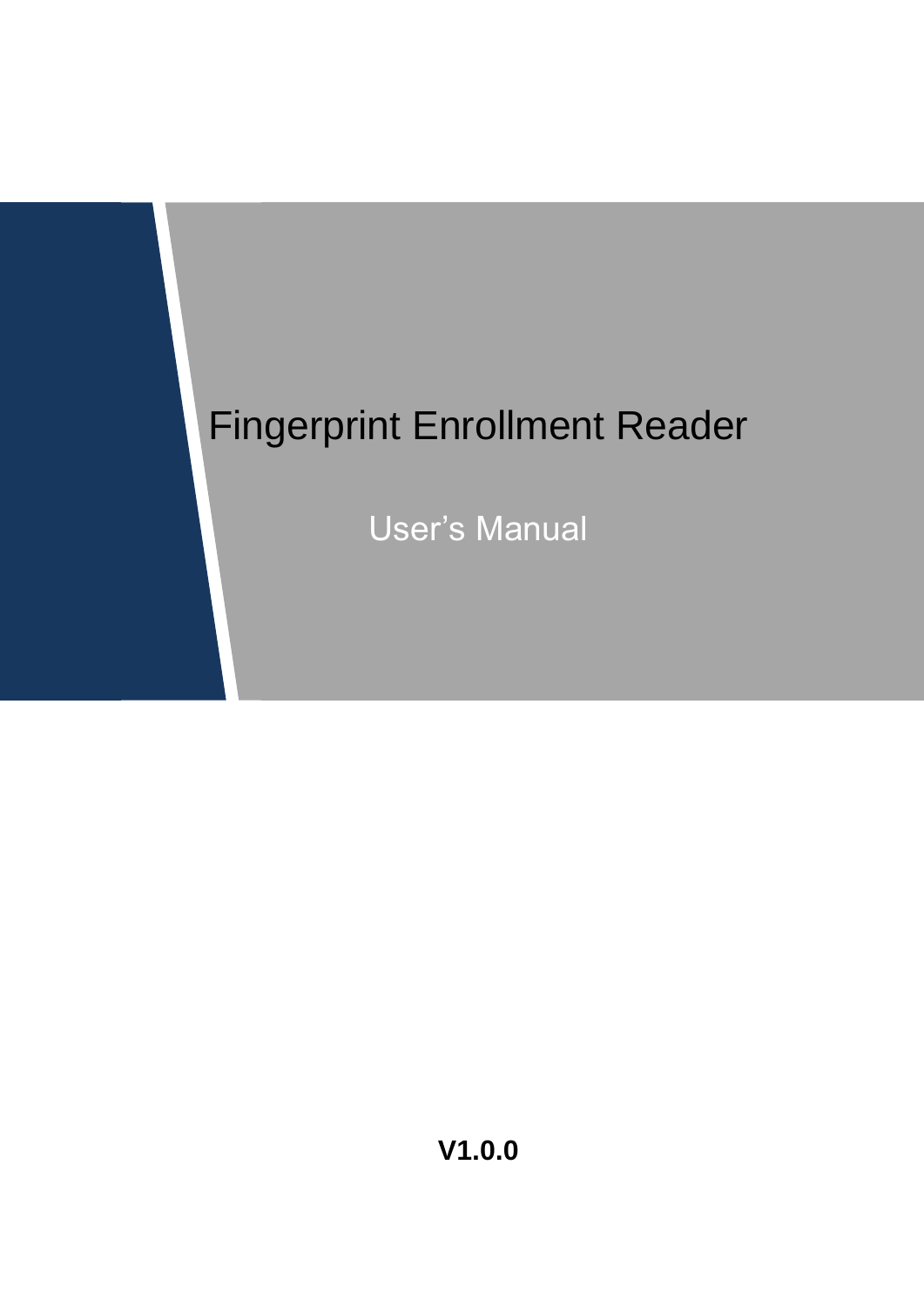# Cybersecurity Recommendations

#### <span id="page-1-0"></span>**Mandatory actions to be taken towards cybersecurity**

#### **1. Change Passwords and Use Strong Passwords:**

The number one reason systems get "hacked" is due to having weak or default passwords. It is recommended to change default passwords immediately and choose a strong password whenever possible. A strong password should be made up of at least 8 characters and a combination of special characters, numbers, and upper and lower case letters.

#### **2. Update Firmware**

As is standard procedure in the tech-industry, we recommend keeping NVR, DVR, and IP camera firmware up-to-date to ensure the system is current with the latest security patches and fixes.

#### **"Nice to have" recommendations to improve your network security**

#### **1. Change Passwords Regularly**

Regularly change the credentials to your devices to help ensure that only authorized users are able to access the system.

#### **2. Change Default HTTP and TCP Ports:**

• Change default HTTP and TCP ports for systems. These are the two ports used to communicate and to view video feeds remotely.

● These ports can be changed to any set of numbers between 1025-65535. Avoiding the default ports reduces the risk of outsiders being able to guess which ports you are using.

#### **3. Enable HTTPS/SSL:**

Set up an SSL Certificate to enable HTTPS. This will encrypt all communication between your devices and recorder.

#### **4. Enable IP Filter:**

Enabling your IP filter will prevent everyone, except those with specified IP addresses, from accessing the system.

#### **5. Change ONVIF Password:**

On older IP Camera firmware, the ONVIF password does not change when you change the system's credentials. You will need to either update the camera's firmware to the latest revision or manually change the ONVIF password.

#### **6. Forward Only Ports You Need:**

• Only forward the HTTP and TCP ports that you need to use. Do not forward a huge range of numbers to the device. Do not DMZ the device's IP address.

● You do not need to forward any ports for individual cameras if they are all connected to a recorder on site; just the NVR is needed.

#### **7. Disable Auto-Login on SmartPSS:**

Those using SmartPSS to view their system and on a computer that is used by multiple people should disable auto-login. This adds a layer of security to prevent users without the appropriate credentials from accessing the system.

#### **8. Use a Different Username and Password for SmartPSS:**

In the event that your social media, bank, email, etc. account is compromised, you would not want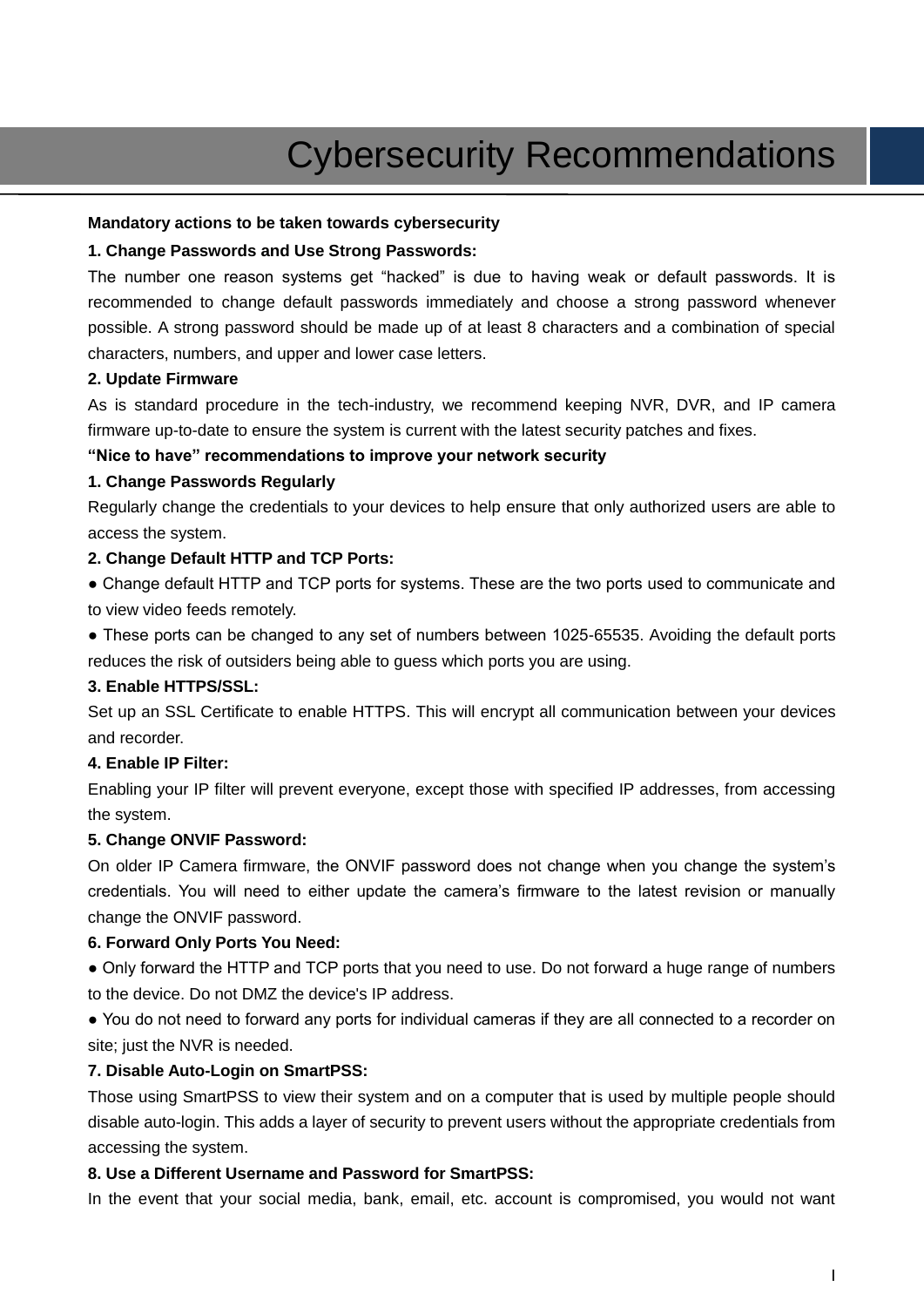someone collecting those passwords and trying them out on your video surveillance system. Using a different username and password for your security system will make it more difficult for someone to guess their way into your system.

#### **9. Limit Features of Guest Accounts:**

If your system is set up for multiple users, ensure that each user only has rights to features and functions they need to use to perform their job.

#### **10. UPnP:**

● UPnP will automatically try to forward ports in your router or modem. Normally this would be a good thing. However, if your system automatically forwards the ports and you leave the credentials defaulted, you may end up with unwanted visitors.

● If you manually forwarded the HTTP and TCP ports in your router/modem, this feature should be turned off regardless. Disabling UPnP is recommended when the function is not used in real applications.

#### **11. SNMP:**

Disable SNMP if you are not using it. If you are using SNMP, you should do so only temporarily, for tracing and testing purposes only.

#### **12. Multicast:**

Multicast is used to share video streams between two recorders. Currently there are no known issues involving Multicast, but if you are not using this feature, deactivation can enhance your network security.

#### **13. Check the Log:**

If you suspect that someone has gained unauthorized access to your system, you can check the system log. The system log will show you which IP addresses were used to login to your system and what was accessed.

#### **14. Physically Lock Down the Device:**

Ideally, you want to prevent any unauthorized physical access to your system. The best way to achieve this is to install the recorder in a lockbox, locking server rack, or in a room that is behind a lock and key.

#### **15. Connect IP Cameras to the PoE Ports on the Back of an NVR:**

Cameras connected to the PoE ports on the back of an NVR are isolated from the outside world and cannot be accessed directly.

#### **16. Isolate NVR and IP Camera Network**

The network your NVR and IP camera resides on should not be the same network as your public computer network. This will prevent any visitors or unwanted guests from getting access to the same network the security system needs in order to function properly.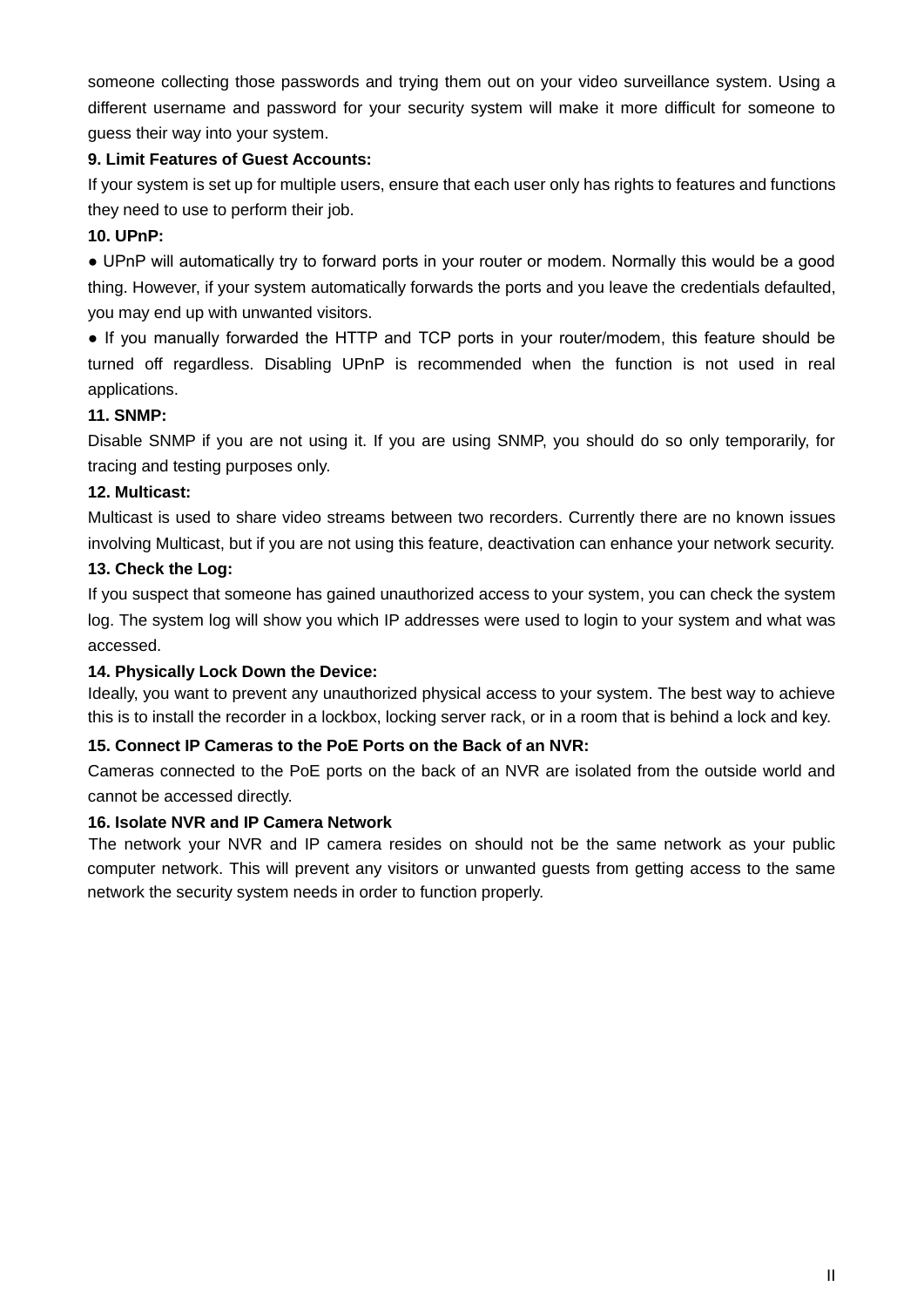## <span id="page-3-0"></span>General

This document elaborates device structure, dimension and fingerprint pressing mode of the fingerprint enrollment reader.

## Safety Instructions

The following categorized signal words with defined meaning might appear in the Manual.

| <b>Signal Words</b> | Meaning                                                                                                                                         |
|---------------------|-------------------------------------------------------------------------------------------------------------------------------------------------|
| <b>DANGER</b>       | Indicates a high potential hazard which, if not avoided, will result<br>in death or serious injury.                                             |
| <b>WARNING</b>      | Indicates a medium or low potential hazard which, if not avoided,<br>could result in slight or moderate injury.                                 |
| <b>CAUTION</b>      | Indicates a potential risk which, if not avoided, could result in<br>property damage, data loss, lower performance, or unpredictable<br>result. |
| <b>TIPS</b>         | Provides methods to help you solve a problem or save you time.                                                                                  |
|                     | Provides additional information as the emphasis and supplement<br>to the text.                                                                  |

## Privacy Protection Notice

As the device user or data controller, you might collect personal data of others' such as face, fingerprints, car plate number, Email address, phone number, GPS and so on. You need to be in compliance with the local privacy protection laws and regulations to protect the legitimate rights and interests of other people by implementing measures include but not limited to: providing clear and visible identification to inform data subject the existence of surveillance area and providing related contact.

### About the Manual

- The Manual is for reference only. If there is inconsistency between the Manual and the actual product, the actual product shall prevail.
- We are not liable for any loss caused by the operations that do not comply with the Manual.
- The Manual would be updated according to the latest laws and regulations of related regions. For detailed information, see the paper User's Manual, CD-ROM, QR code or our official website. If there is inconsistency between paper User's Manual and the electronic version, the electronic version shall prevail.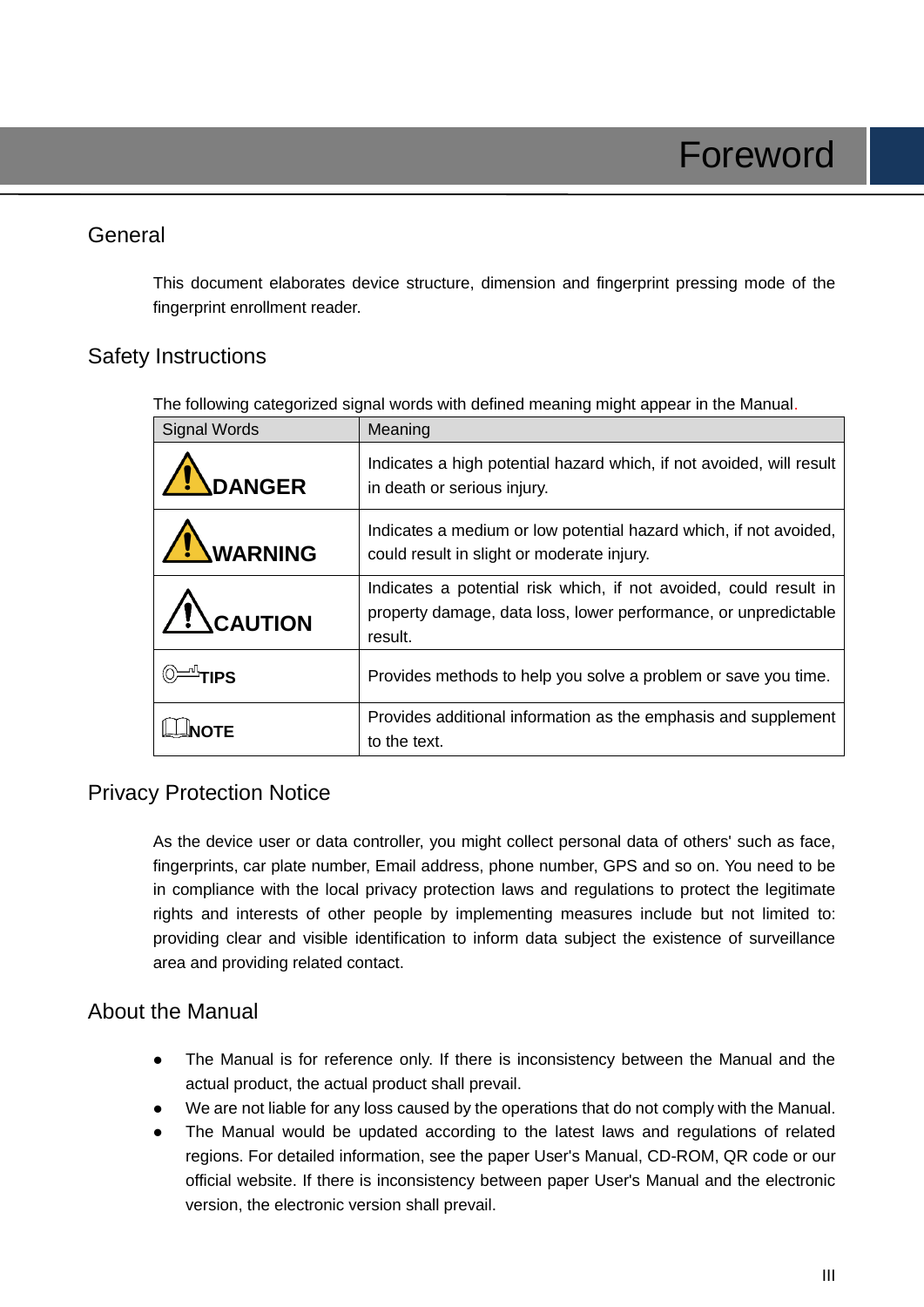- All the designs and software are subject to change without prior written notice. The product updates might cause some differences between the actual product and the Manual. Please contact the customer service for the latest program and supplementary documentation.
- There still might be deviation in technical data, functions and operations description, or errors in print. If there is any doubt or dispute, please refer to our final explanation.
- Upgrade the reader software or try other mainstream reader software if the Guide (in PDF format) cannot be opened.
- [All trademarks, registered trademarks and the company names in the Manual are the](http://www.affordablelaundry.com/all-trademarks-and-registered-trademarks-are-the-property-of-their-respective-owners)  [properties of their respective owners.](http://www.affordablelaundry.com/all-trademarks-and-registered-trademarks-are-the-property-of-their-respective-owners)
- Please visit our website, contact the supplier or customer service if there is any problem occurred when using the device.
- If there is any uncertainty or controversy, please refer to our final explanation.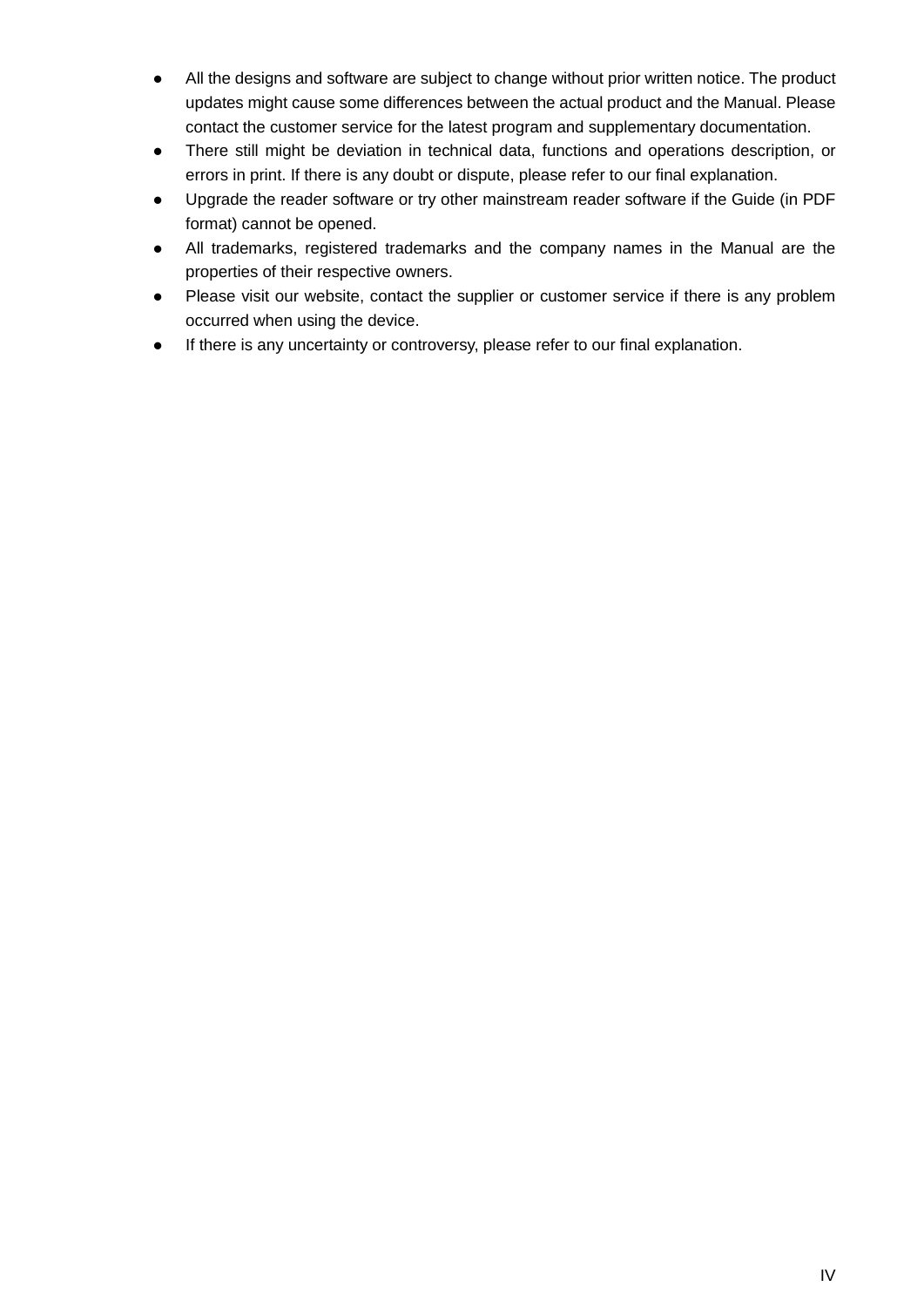# Important Safeguards and Warnings

<span id="page-5-0"></span>The following description is the correct application method of the device. Please read the manual carefully before use, in order to prevent danger and property loss. Strictly conform to the manual during application and keep it properly after reading.

## Operating Requirement

- Please don't place and install the device in an area exposed to direct sunlight or near heat generating device.
- Please don't install the device in a humid, dusty or fuliginous area.
- Please keep its horizontal installation, or install it at stable places, and prevent it from falling.
- Please don't drip or splash liquids onto the device; don't put on the device anything filled with liquids, in order to prevent liquids from flowing into the device.
- Please install the device at well-ventilated places; don't block its ventilation opening.
- Use the device only within rated input and output range.
- Please don't dismantle the device arbitrarily.
- Please transport, use and store the device within allowed humidity and temperature range.

## Power Requirement

- Please make sure to use batteries according to requirements; otherwise, it may result in fire, explosion or burning risks of batteries!
- To replace batteries, only the same type of batteries can be used!
- The product shall use electric wires (power wires) recommended by this area, which shall be used within its rated specification!
- Please make sure to use standard power adapter matched with this device. Otherwise, the user shall undertake resulting personnel injuries or device damages.
- Please use power supply that meets SELV (safety extra low voltage) requirements, and supply power with rated voltage that conforms to Limited Power Source in IEC60950-1. For specific power supply requirements, please refer to device labels.
- Products with category I structure shall be connected to grid power output socket, which is equipped with protective grounding.
- Appliance coupler is a disconnecting device. During normal use, please keep an angle that facilitates operation.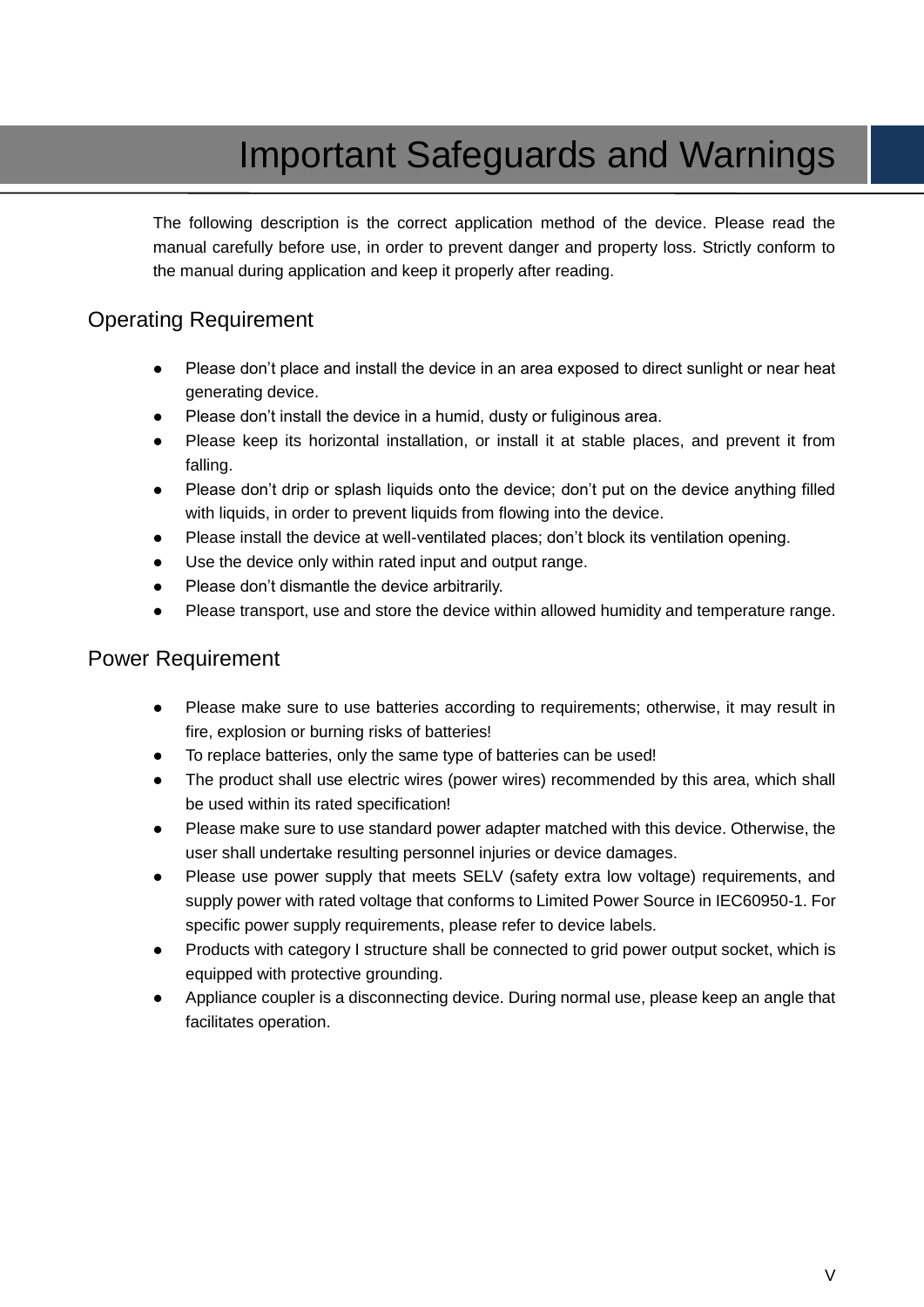# **Table of Contents**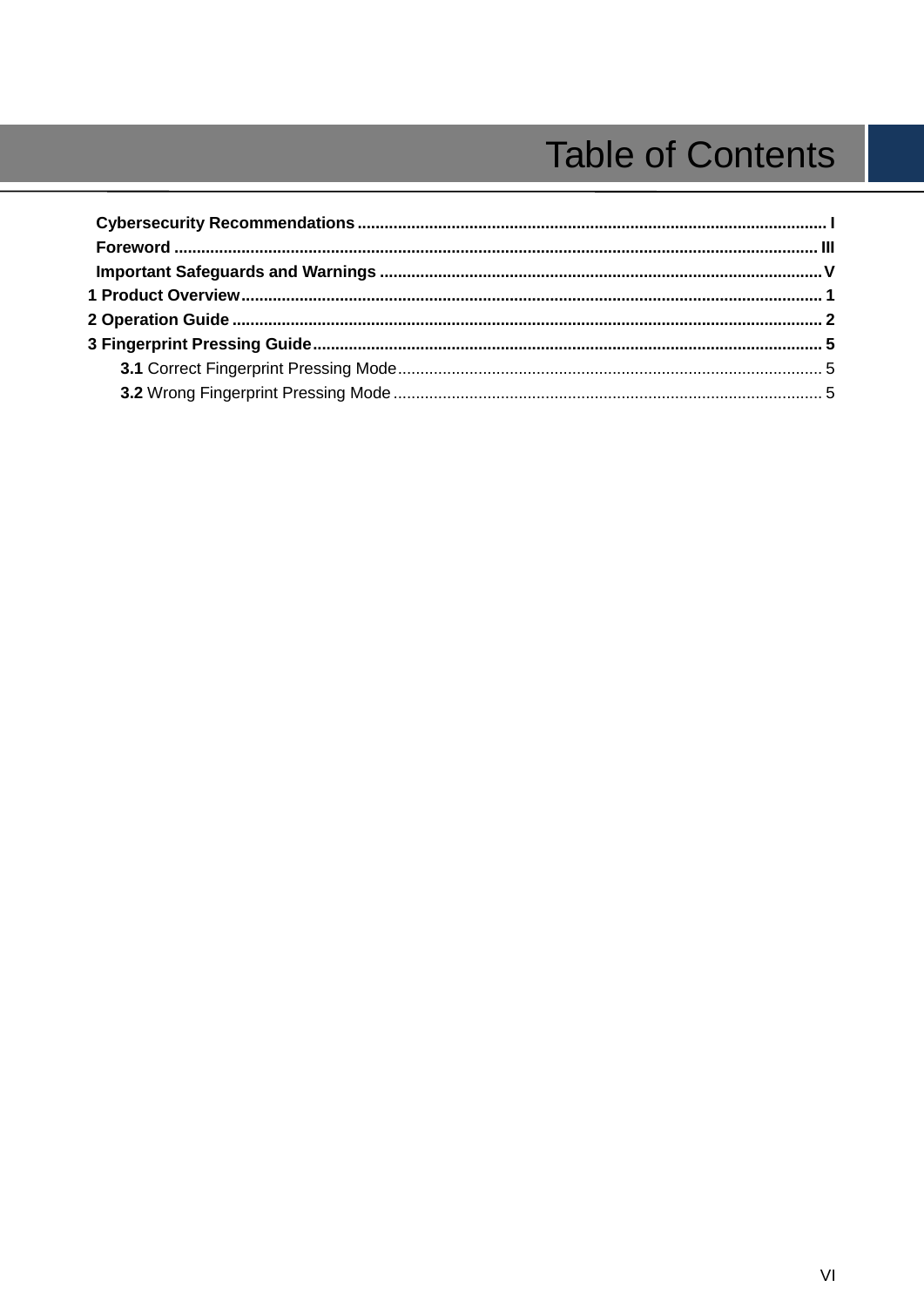<span id="page-7-0"></span>Fingerprint enrollment reader is used to read fingerprints. Please press your finger correctly by reference to ["3](#page-11-0) [Fingerprint Pressing Guide"](#page-11-0).

Product appearance and dimension is shown in [Figure 1-1.](#page-7-1) The unit is mm.



<span id="page-7-1"></span>Figure 1-1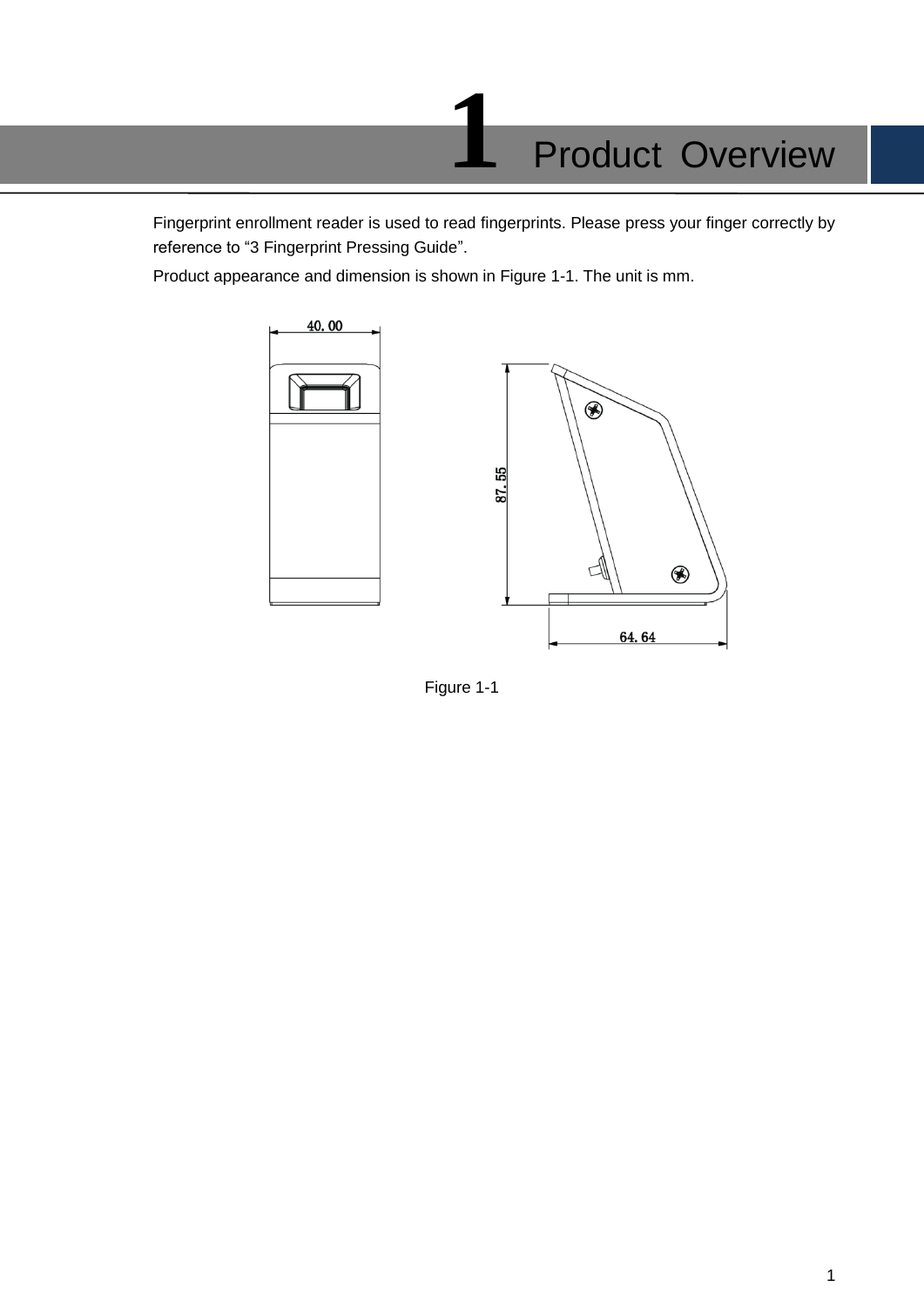# **2** Operation Guide

<span id="page-8-0"></span>This plug and play device is able to read fingerprints after connecting with PC, which is installed with SmartPSS client.

Step 1 Login SmartPSS client, click **in "Access"** interface, and then click **in** in the

displayed interface, as shown in [Figure 2-1.](#page-8-1)

The system pops up "Add User" dialog box, as shown in [Figure 2-2.](#page-9-0)

<span id="page-8-1"></span>

Figure 2-1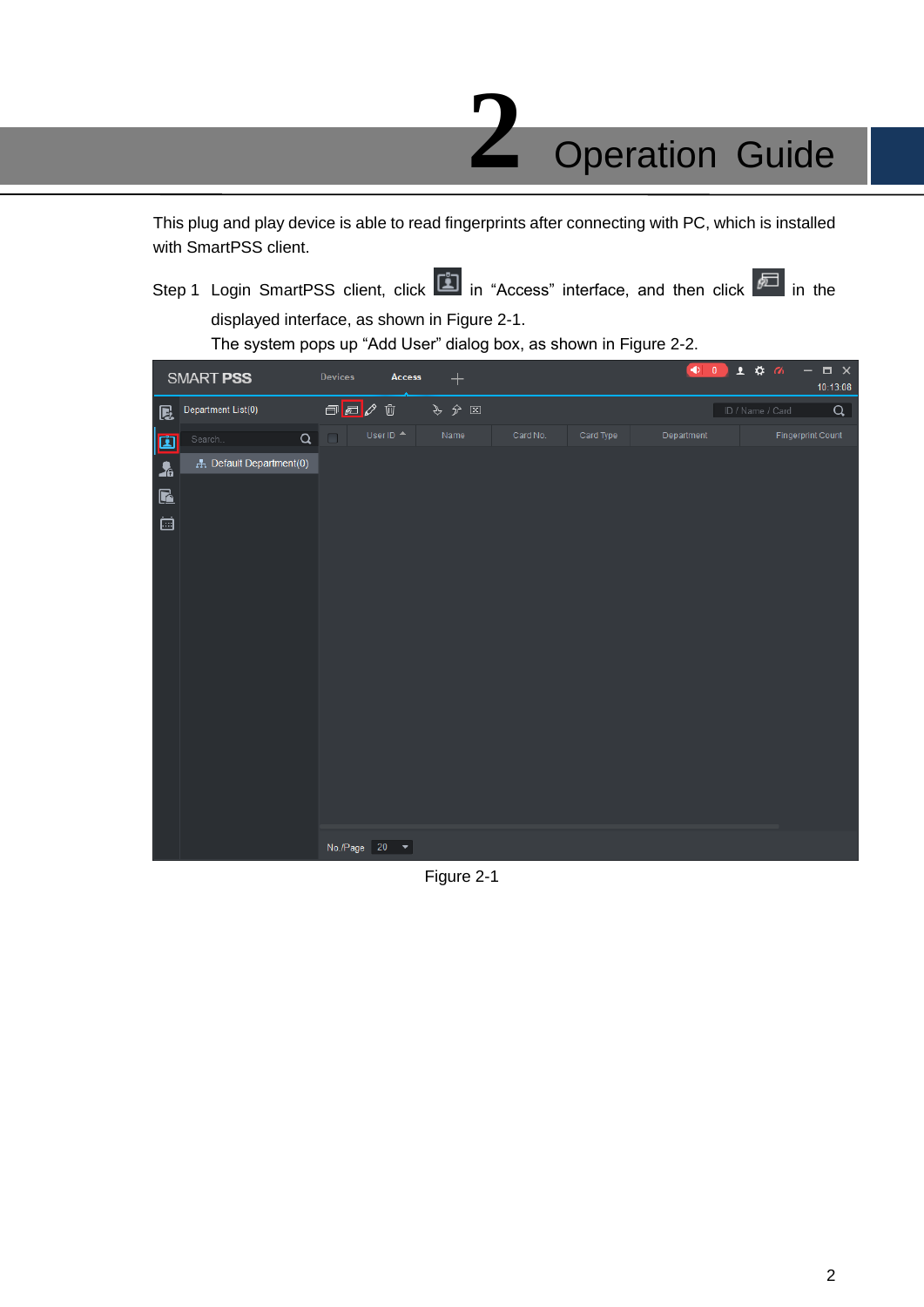| Add User          |                                  |                                               | × |
|-------------------|----------------------------------|-----------------------------------------------|---|
| <b>Basic Info</b> | Fingerprint Info                 | <b>Details</b>                                |   |
|                   |                                  |                                               |   |
| User ID:          |                                  |                                               |   |
| Name:             |                                  |                                               |   |
| Department:       | Default Department               |                                               |   |
|                   | Card No.: Card Reader not ready! | Card issuer                                   |   |
| Card Type:        | General Card                     |                                               |   |
| Card Password:    |                                  |                                               |   |
| Unlock Password:  |                                  | Image Size:0 ~ 120KB<br><b>Upload Picture</b> |   |
| Number of Use:    | 200                              |                                               |   |
| Valid Time:       | 2018/1/18 0:00:00                | 圃<br>2028/1/18 23:59:59<br>▣<br>3653<br>Days  |   |
|                   |                                  |                                               |   |
|                   |                                  |                                               |   |
|                   |                                  | Continue t<br>Cancel<br>Finish                |   |

Figure 2-2

<span id="page-9-0"></span>Step 2 Click "Fingerprint Info" tab.

<span id="page-9-1"></span>The system displays "Fingerprint Info" interface, as shown in [Figure 2-3.](#page-9-1)



Figure 2-3 Step 3 Regarding "Fingerprint Device", select "USB Fingerprint Reader (V2)". Then, click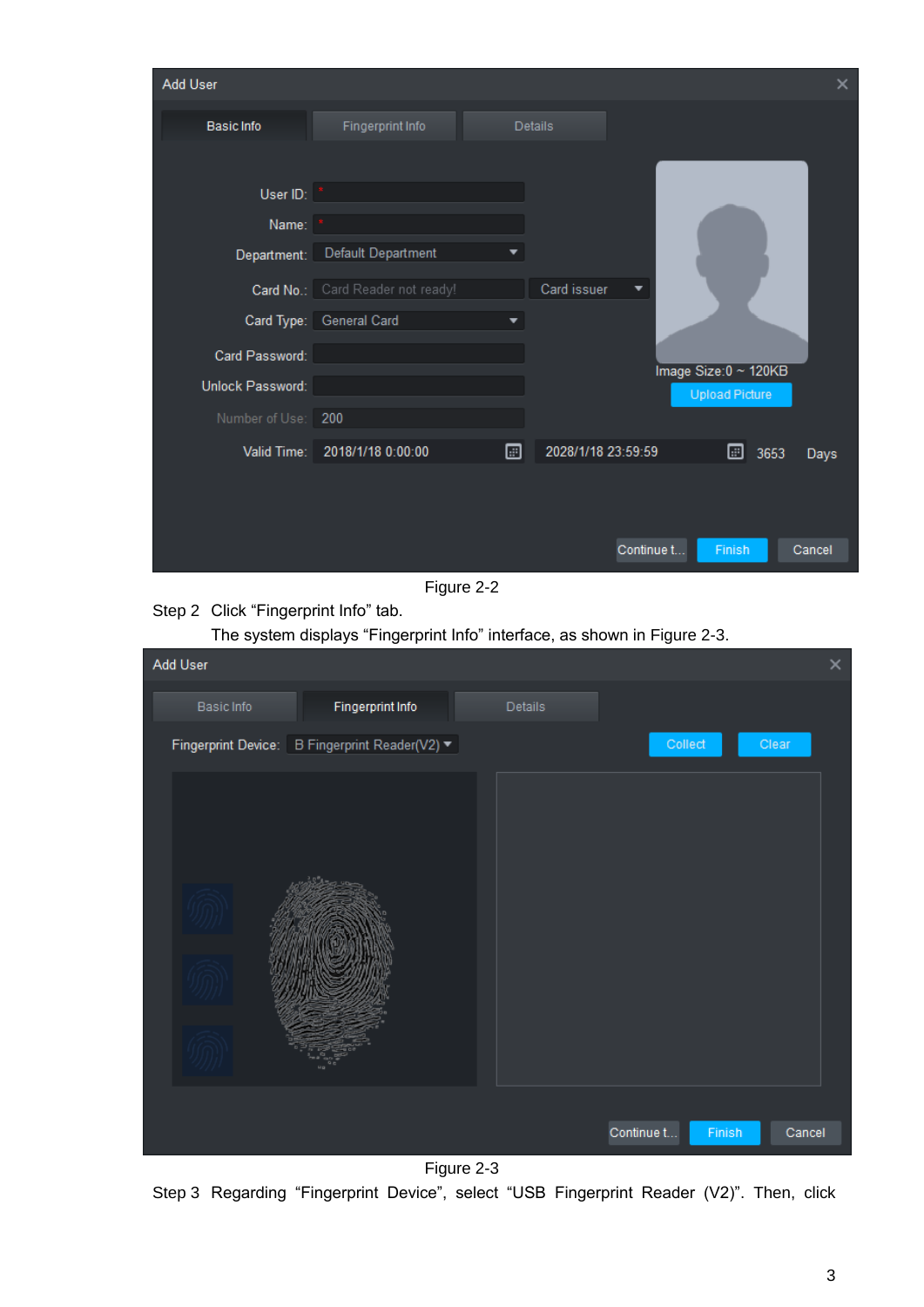#### "Collect" and enroll the fingerprint according to voice prompt.





Step 4 Click "Finish" to save fingerprint info.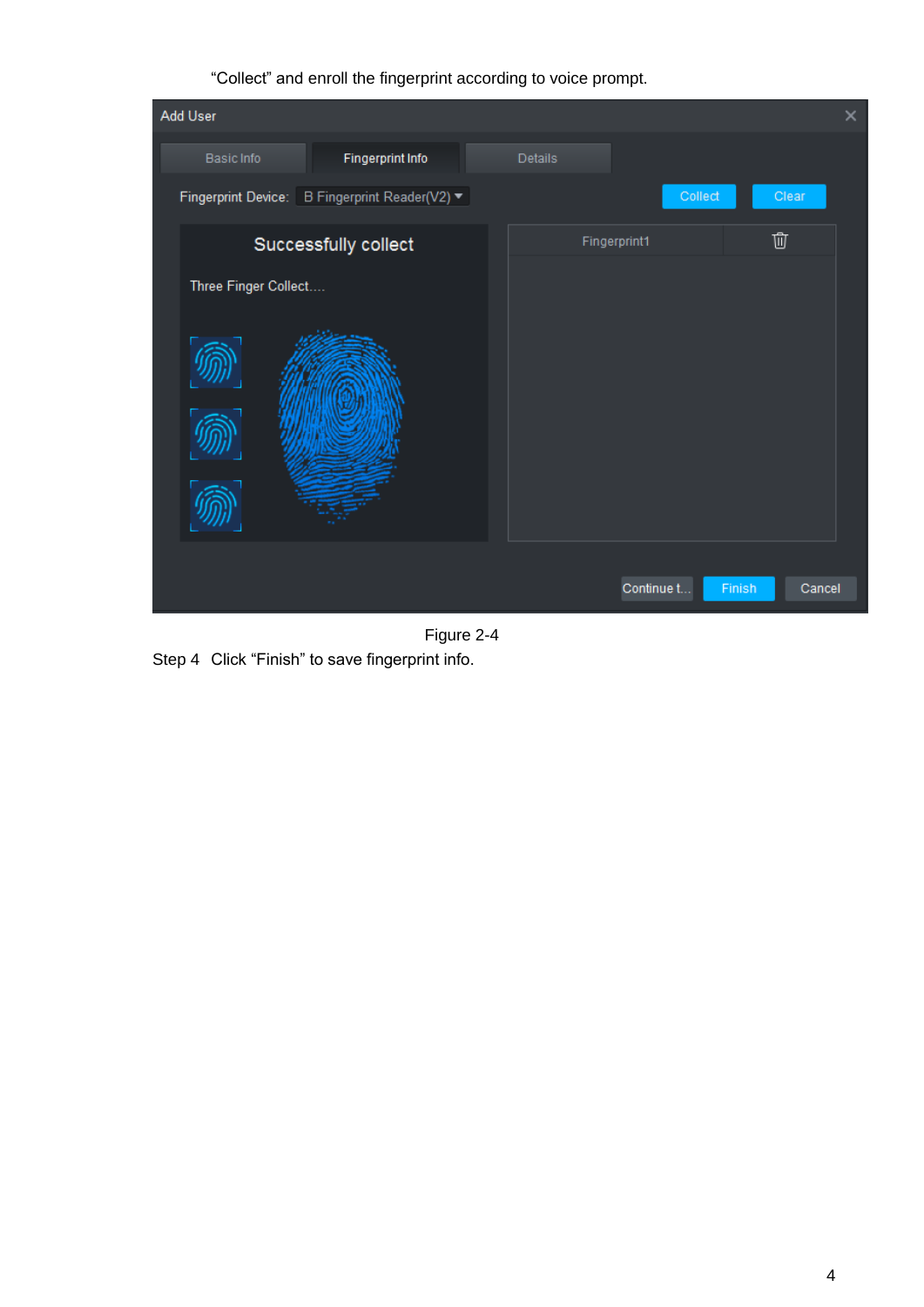# **3** Fingerprint Pressing Guide

<span id="page-11-0"></span>During use of fingerprint access reader, please press your finger correctly, and ensure that the reader is able to recognize the fingerprint correctly.

# <span id="page-11-1"></span>**3.1** Correct Fingerprint Pressing Mode

Press your finger onto fingerprint reading head flatly, try to align the center of fingerprint with the center of reading head surface, and press down your finger properly.



## <span id="page-11-2"></span>**3.2** Wrong Fingerprint Pressing Mode

#### Wrong Mode 1

The finger is not put flatly. There is an obvious angle between the center of fingerprint and reading head surface; the center of fingerprint doesn't touch the reading head surface completely.



Wrong Mode 2

During pressing, only the fingertip touches reading head surface; the center of fingerprint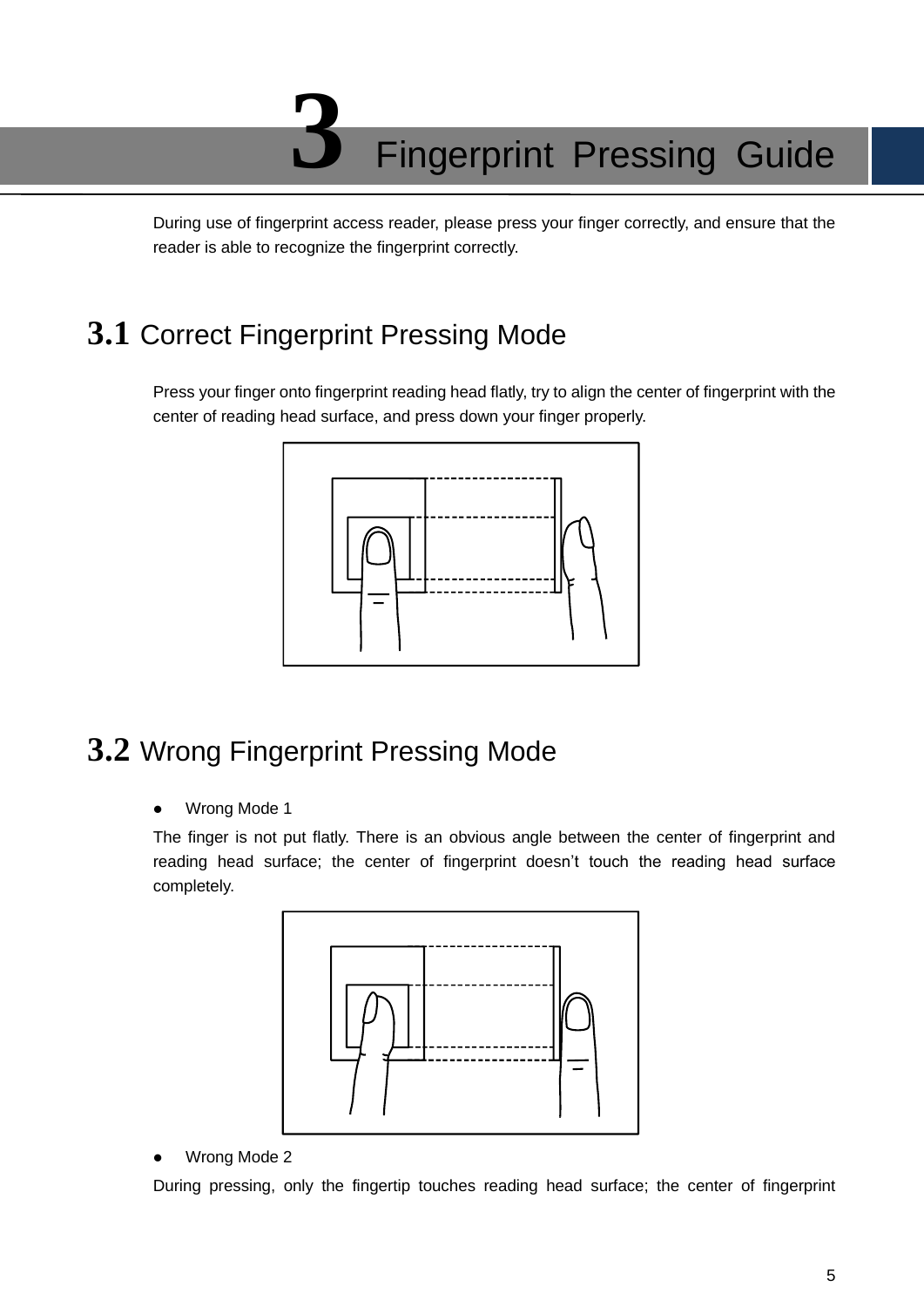doesn't touch the center of reading head surface completely, or they don't touch each other.



Wrong Mode 3

During pressing, finger position is at the bottom; the center of fingerprint deviates from the center of reading head surface.



Wrong Mode 4

During pressing, finger deviates from reading head surface obviously; the center of fingerprint doesn't align with the center of reading head surface.



Wrong Mode 5

During pressing, finger is put on the reading head for a long time, and leads to prompt tone.